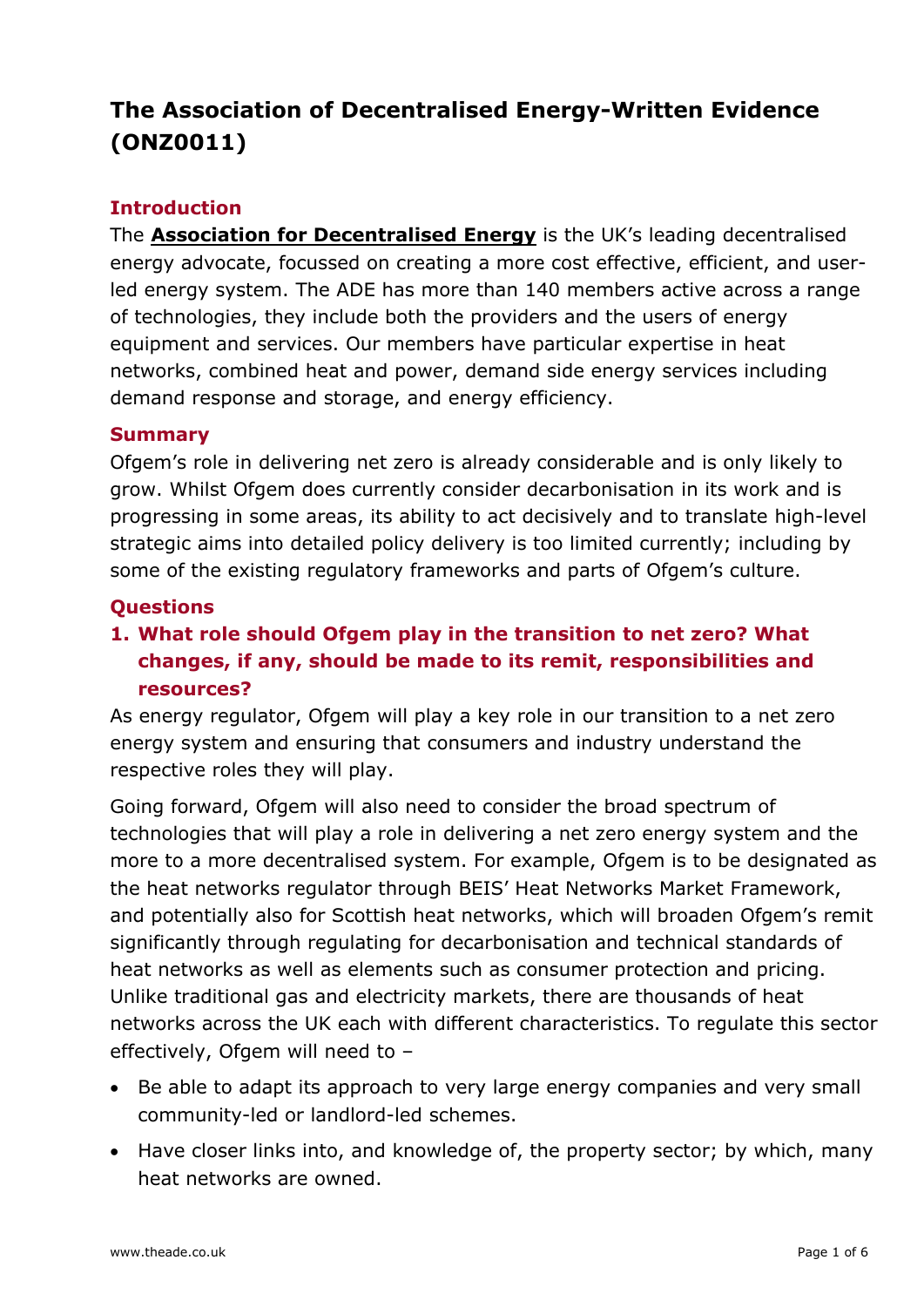• Have the resourcing and expertise to regulate in new areas; including potentially decarbonisation and technical standards.

#### **2. How well does Ofgem balance environmental objectives against its responsibilities in relation to affordability for consumers?**

Until the publication of Ofgem's Decarbonisation Action Plan in early 2020, Ofgem did not have clear objectives on climate or decarbonisation.

In assessing Ofgem's ability to balance these objectives now, it is important to distinguish the different roles Ofgem plays across energy policy.

In some cases, Ofgem's role is highly administrative and is wholly reliant on BEIS setting policy. For example, Ofgem has very little influence on energy efficiency improvements and associated consumer behaviour/awareness, acting only as administrator for schemes such as the Energy Company Obligation (ECO) and Warm Homes Discount.

In other areas, however, Ofgem has a stronger role to play. This is particularly important in the significant policy development and decision-making it holds in the regulation and incentives for the network operators, including the Electricity System Operator, in designing the overall framework for network charging and in future, possibly in guiding the strategic direction of codes and standards changes.

Finally, and as aforementioned, Ofgem's role is likely to grow in future – towards regulating heat networks and eventually possibly hydrogen. The regulatory regime being designed by BEIS to cover the heat networks market will include provision to regulate for decarbonisation as well as comprehensive detail on consumer protection and redress.

The ADE considers that in those areas where Ofgem has significant decisionmaking power, Ofgem is mindful of the need to protect future consumers which is part of its statutory duty and includes consideration of the carbon impact of its decisions within impact assessments. However, this consideration is often limited by several factors, some of which are appropriate and some which can be challenged.

Firstly, Ofgem is often reliant on Government policy and is hesitant about overstepping its statutory duties – for example, in providing greater revenue to renewable technologies as a proxy for subsidy support. This is appropriate but can create frustration and a sense that Ofgem is not working to progress decarbonisation.

Secondly, Ofgem often models renewable electricity capacity deployment as exogeneous in its modelling by taking the rate of deployment of onshore wind, offshore wind etc. within the Future Energy Scenarios or equivalent as an input to the modelling, rather than as an output and modelling the impact on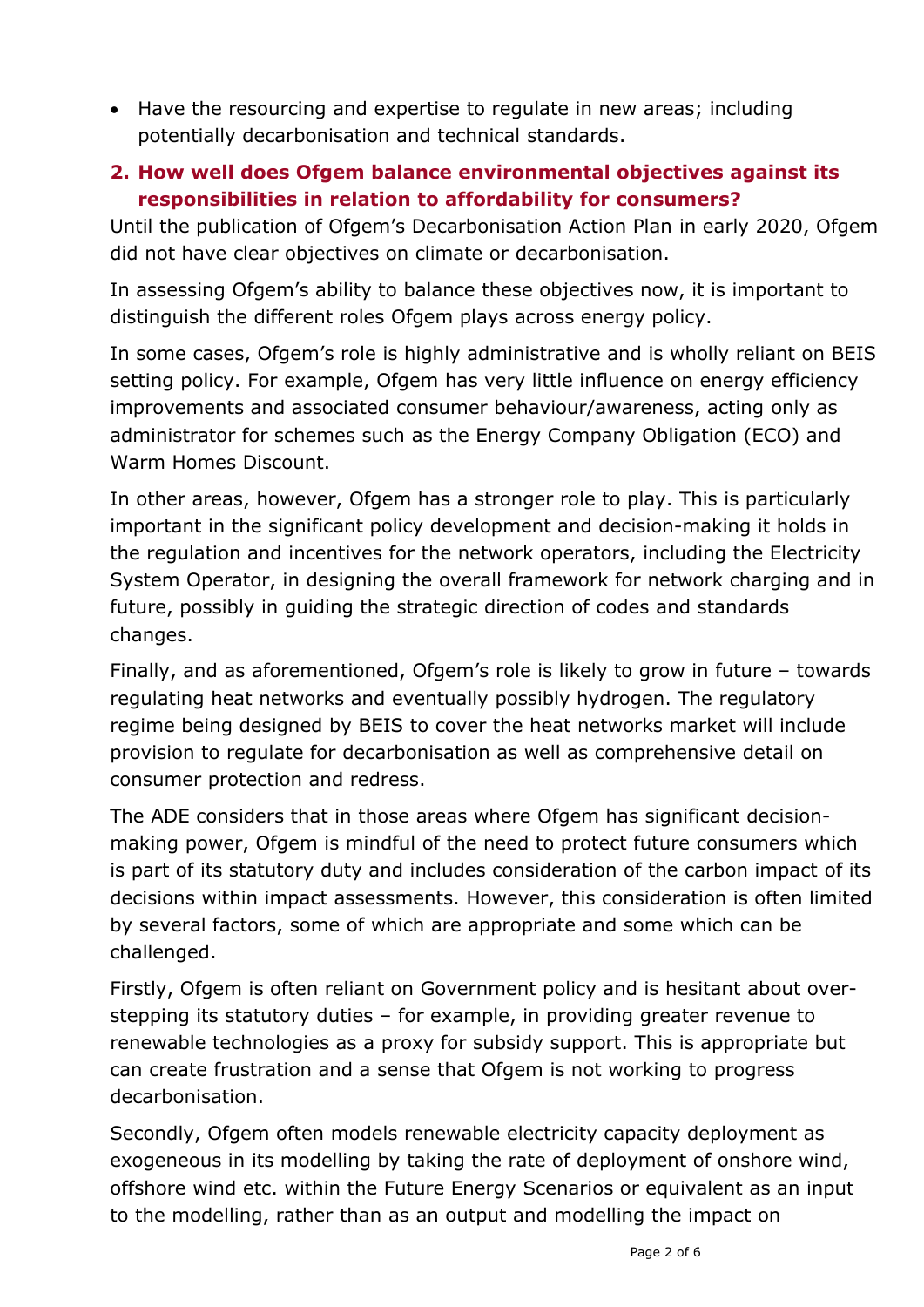deployment resulting from their decisions. Whilst the modelling does show revenue declines for such capacity which indicates a negative impact on decarbonisation, this means that the headline figures that Ofgem presents on the carbon impact of their decision-making are often quite artificial.

Thirdly, over the last few years, there has been a lack of strategic direction and willingness to set out a vision for the future that has contributed to a lack of focus and urgency in Ofgem's policy-making to enable a decarbonised energy system. This is clearest in the price controls and network charging reforms which do not seem to have a clear vision in mind of what is needed by the end of the 2020s and have therefore, struggled to prioritise the most impactful reforms for flexibility.

# **3. How well does Ofgem fulfil its obligations to consumers? Does Ofgem take consumer views into account sufficiently, particularly those of vulnerable consumers?**

The ADE does not have a view on this question.

# **4. What implications will the transition to net zero have for the security of the UK's energy supply? How does Ofgem currently manage issues relating to security of supply?**

The transition to net zero will fundamentally change how we ensure security of supply. Regardless of whether heat decarbonisation is electricity- or hydrogenled, there will be a far greater role for flexibility to ensure second by second as well as intraday and day-ahead balancing of electricity supply and demand.

Ofgem has a very significant role to play in the development of flexibility in GB because it regulates the ESO and DNOs who are the major procurers of flexibility currently, it regulates the retail market where domestic flexibility is likely to become increasingly important and it designs the network charging framework that is also likely to provide strong signals for domestic and non-domestic flexibility.

Thus far, Ofgem has supported flexibility at a strategic level, but this has not translated into sufficient progress at a policy level. They have made good progress in requiring the DNOs to commit to procuring flexibility if it is more cost-effective than network reinforcement and beginning to develop flexibility markets at distribution. However, as stated below for question 5, this has been relatively slow. Further, their network charging reforms have failed thus far to produce significant progress in providing greater value for flexibility and have lacked a clear link between Ofgem's strategic direction and detailed policy development.

### **5. Is Ofgem's current system of price controls appropriate? Does it provide sufficient incentives to invest in the context of the transition to net zero?**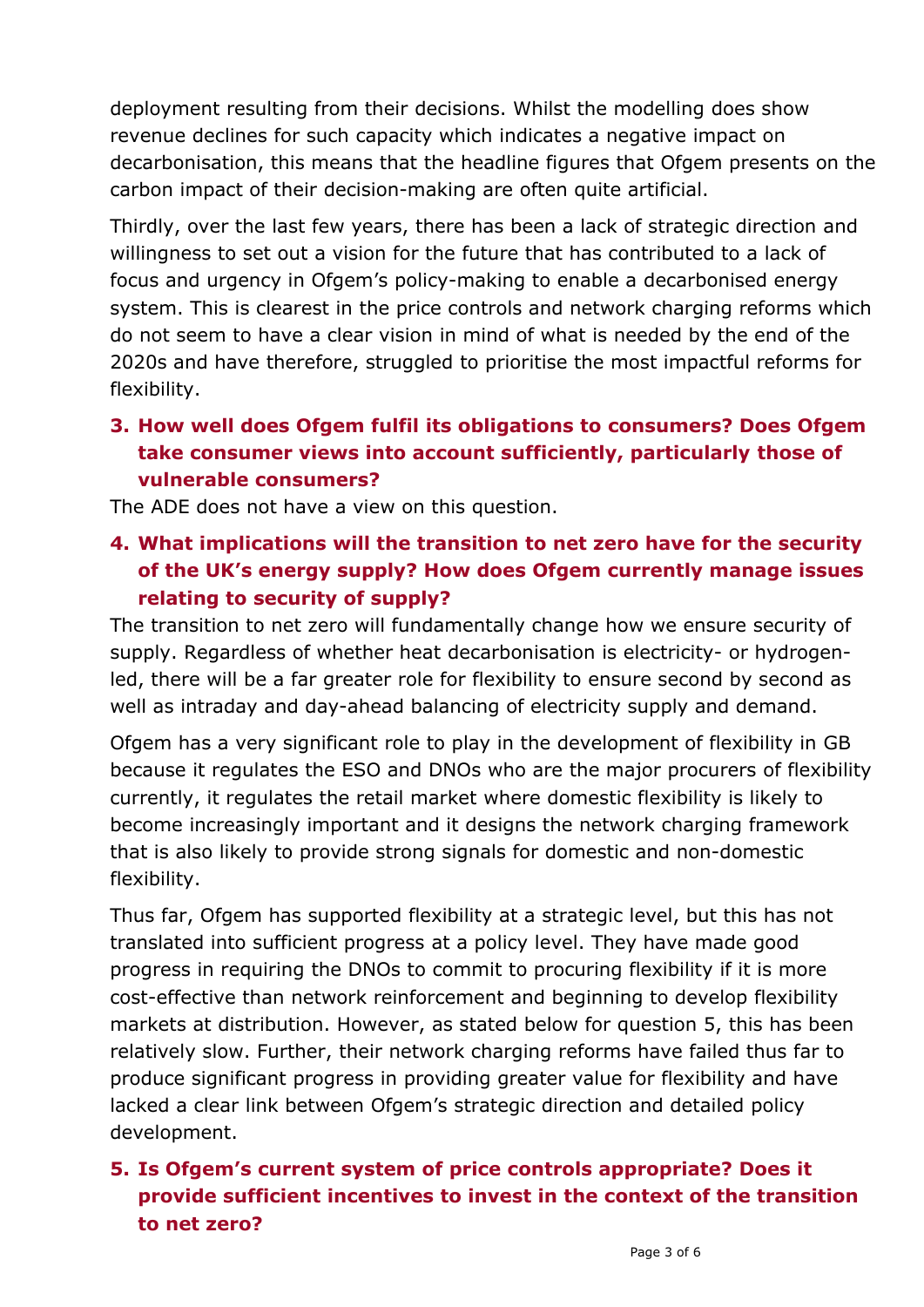Traditionally, the price control has been designed so that, put simply, if the network operators are able to beat a cost baseline for a given volume of reinforcement, they would earn additional revenue. Ofgem is already starting to evolve this in response to the need for greater use of flexibility markets to support a decarbonised energy system. They have very fundamentally changed the ESO's price control since its legal separation from National Grid and are pushing the Energy Network Association and the individual DNOs to embed this into their business plans for RIIO-ED2.

Whilst this is positive, there are more complex and significant decisions to be made in the next few years as to whether this model will be sustainable into the late 2020s and in particular, regarding –

- The appropriate regulatory framework for asset-light system operations at distribution. Currently, the DNOs are developing system operation functions alongside their traditional regulated asset base. The latter preserves their very strong creditworthiness and drives their appetite for risk and return on capital. As we are now finding with the ESO, removing this regulated asset base and placing the entire focus on systems operations creates a very different organisational risk profile and cost of capital. Whilst it is still too early to draw clear conclusions from the ESO's new price control, it does already suggest that if the DNOs are to continue to develop system operation functions into RIIO-ED3 (rather than it being taken on by another actor), it may require a fundamentally different price control structure.
- Whilst Ofgem has emphasised the importance of a whole system approach through RIIO-2 across the network operators and system operator, this is relatively superficial thus far. For example, it is very difficult for cost savings made by one network operator as a result of additional costs being incurred by another to be transferred even if it is the most cost-effective approach for the system as a whole (for example, a DNO using its assets to reduce reinforcement needs for NGET).
- The last price control was 8 years. Whilst this one will only be 5 years and there are several mechanisms within the price control to respond to unexpected changes in the market or in policy (including the wide-ranging net zero re-opener), there is still significant risk that the price control significantly constrains Ofgem and the network operators' ability to move quickly to invest towards net zero. This has been seen in the most recent price control where useful interventions were not understood at the time and no provision was made for them; for example, flexibility markets. As a result, Ofgem and the network operators have arguably had to rely too much on innovation funding and trials rather than moving quickly to embed it into business as usual.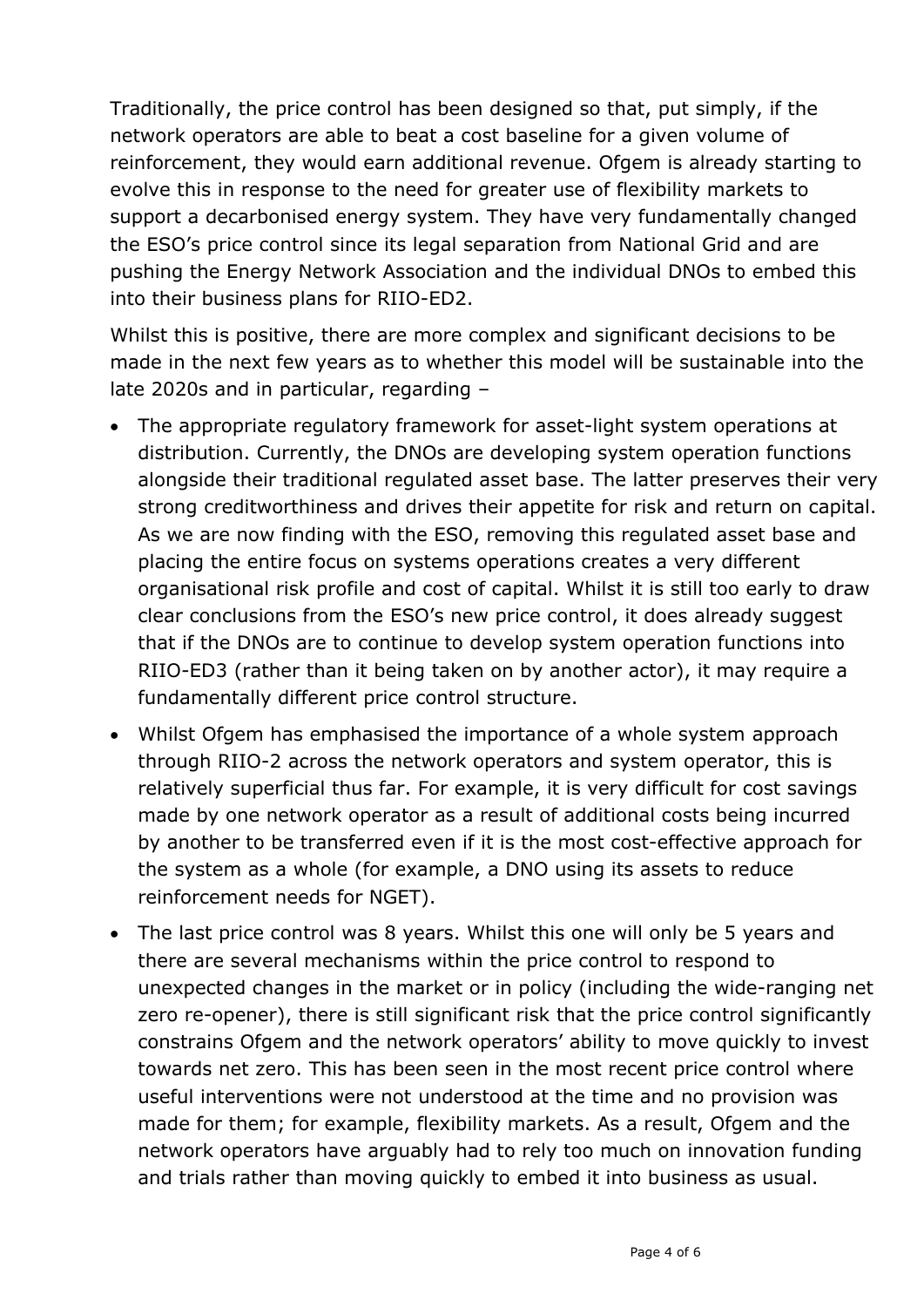### **6. Is the current system of governance for the UK energy market appropriate to secure the transition to zero? What improvements could be made and what role should Ofgem play?**

The current system of governance is likely not appropriate for the transition to net zero.

Whilst relying on industry self-governance ensures access to very strong expertise in the detailed policy being reformed and an important route for industry to be part of developing proposals, it has several drawbacks in an energy system transitioning to thousands of actors and new business models.

This is because the current system relies upon industry resourcing intensive and often lengthy working groups to propose and develop modifications. This requires companies to have sufficient staff resource to dedicate to changes and leads to change being made incrementally. Whilst there are powers, such as Ofgem's Significant Code Review mechanism, to impose a more strategic and holistic change to codes and standards, they are relatively limited at present.

The ADE cautiously supports BEIS and Ofgem's proposals for very significant reform away from industry self-governance. However, we would note that these changes, as currently proposed, are likely to give very significant additional powers to Ofgem in providing and enforcing the strategic direction of changes to the energy system's codes and standards. This will only increase the need for Ofgem to be able to translate high-level strategy into detailed policy.

# **7. Are Ofgem's duties and powers appropriate and sufficiently clearly defined? Do Ofgem's objectives conflict and, if so, how should any conflicts be managed?**

Thus far, Ofgem's duty to future consumers is useful in prompting a focus on decarbonisation but is somewhat vague.

# **8. Is Ofgem's relationship to Government and Parliament appropriate? Are there issues related to the split of responsibilities, transparency or accountability**

Ofgem is and should be independent of Government and Parliament.

On a more day to day perspective, the relationship between Government and Ofgem is clearly at times difficult which can sometimes lead to attempts to shift blame on both sides.

The ADE is sympathetic to the view that the split of responsibilities would be clearer on the bigger issues that Ofgem plays a role in if BEIS were to provide a clearer, strategic view on certain issues. This is the case, for example, with volatile network charging signals. Such signals would reveal the value of flexibility and could be used by users and those acting on their behalf to optimise their heating and EV smart charging to earn revenue and support electricity